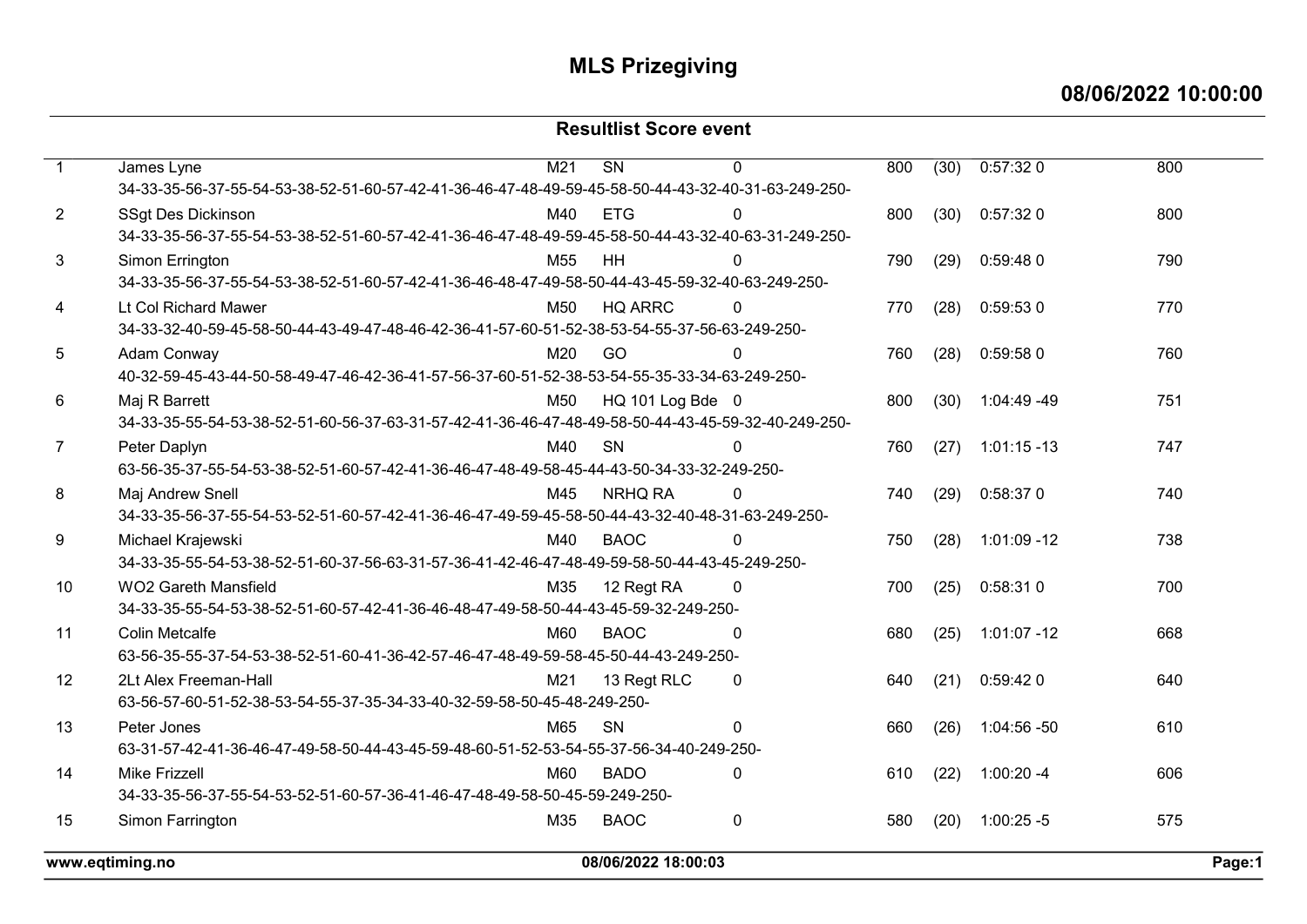08/06/2022 10:00:00

#### Resultlist Score event 34-33-35-37-55-54-53-38-52-51-60-56-57-42-41-36-46-47-49-59-249-250- 16 Barry Jones M55 SO 0 570 (19) 0:59:13 0 570 63-56-60-51-52-38-53-54-55-37-57-46-48-47-49-59-58-50-45-249-250- 17 Capt Gallagher M45 Upavon Stn 0 560 (24) 0:58:16 0 560 34-33-32-40-59-45-43-44-50-58-49-47-48-46-42-41-36-51-60-57-56-37-63-31-249-250- 18 Major Jon Oxley 18 M50 London Central Ga0 570 (23) 1:02:54 -29 541 63-31-42-41-36-46-47-48-49-58-50-44-43-45-59-34-33-55-37-56-60-51-52-249-250- 19 Paul Fox M60 SN 0 800 (30) 1:27:46 -278 522 56-37-35-55-54-53-38-52-51-60-57-42-41-36-46-48-47-49-58-50-44-43-45-59-40-32-33-34-63-31-249-250- 20 Phil Conway M55 GO 0 520 (18) 0:59:51 0 520 63-57-60-51-52-53-54-55-37-56-34-33-32-40-59-45-58-49-249-250- 21 WO1 Stuart Greening M55 Upavon Stn 0 520 (18) 1:00:43 -8 512 34-33-35-55-54-53-38-52-51-60-57-42-41-36-46-47-49-59-249-250- 22 Richard Lloyd M50 LOK 0 510 (15) 0:59:04 0 510 34-33-35-54-53-38-52-51-60-57-56-37-55-32-40-249-250- 23 Maj Ben Moorhouse M40 2 RANGER 0 510 (17) 0:59:53 0 510 34-33-35-55-54-53-38-52-51-42-41-36-46-47-48-57-56-249-250- 24 Lt Col Mark Nash M55 War Gar 0 500 (22) 0:57:45 0 500 31-63-57-42-46-48-47-49-59-58-50-44-43-45-32-40-34-33-35-55-37-56-249-250- 25 WO2 Dhan Magar M50 HQ RC 0 510 (18) 1:01:22 -14 496 34-33-35-55-54-53-52-51-60-57-42-46-47-48-49-59-45-58-249-250- 26 Gnr Tom Fielder M18 12 Regt RA 0 480 (20) 0:56:22 0 480 63-31-48-47-49-59-45-58-50-44-32-40-34-33-35-55-37-56-57-60-249-250- 27 Sig P Limbu M21 3 Sig Regt 0 480 (15) 0:59:18 0 480 34-33-35-56-37-55-54-53-38-52-51-60-57-31-63-249-250- 28 Maj Andy Southby M55 War Gar 0 470 (15) 0:55:34 0 470 40-32-33-34-35-54-53-52-51-60-37-56-57-46-48-249- 29 WO2 Elaine OHara-Styles W40 HQ AMS 0 470 (14) 1:00:48 -8 462 56-37-55-54-53-38-52-51-60-57-42-46-47-48-249-250-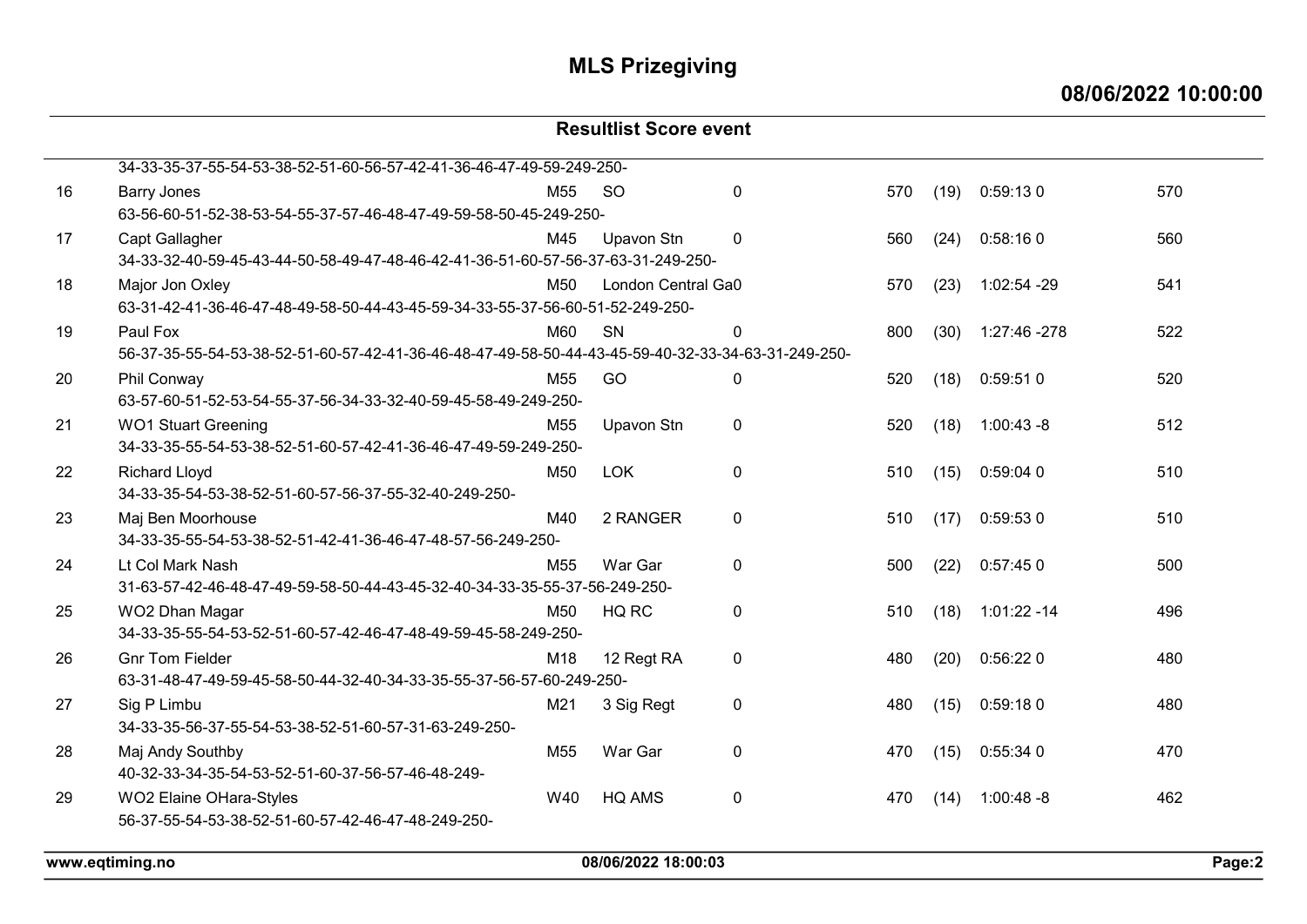08/06/2022 10:00:00

| <b>Resultlist Score event</b> |                                                                                           |                 |                     |             |     |      |                |        |  |
|-------------------------------|-------------------------------------------------------------------------------------------|-----------------|---------------------|-------------|-----|------|----------------|--------|--|
| 30                            | Pte Prabin Gurung*                                                                        | M21             | 12 Regt RA          | 0           | 450 | (18) | 0:56:540       | 450    |  |
|                               | 63-31-48-47-49-58-44-50-32-40-34-33-35-55-37-56-57-60-63-249-250-                         |                 |                     |             |     |      |                |        |  |
| 31                            | LCpl Mark McMaw*<br>63-31-48-47-49-58-44-50-32-40-34-33-35-55-37-56-57-60-249-250-        | M21             | 12 Regt RA          | $\pmb{0}$   | 450 | (18) | 0:58:010       | 450    |  |
| 32                            | Lt Col Greg Ehlen<br>34-33-32-40-59-45-44-50-58-49-47-48-46-42-36-41-60-57-63-31-249-250- | M <sub>55</sub> | Army HQ             | $\mathbf 0$ | 440 | (20) | 0:58:30 0      | 440    |  |
| 33                            | Lucy Paton                                                                                | W60             | SN                  | $\mathbf 0$ | 450 | (17) | $1:01:15 - 13$ | 437    |  |
|                               | 63-31-48-47-49-59-58-45-50-32-40-34-33-54-53-52-56-249-250-                               |                 |                     |             |     |      |                |        |  |
| 34                            | Simon Greenwood                                                                           | M65             | <b>SAX</b>          | $\mathbf 0$ | 430 | (20) | 0:58:520       | 430    |  |
|                               | 40-32-43-44-50-45-58-59-49-47-48-46-36-41-42-57-60-56-63-31-249-250-                      |                 |                     |             |     |      |                |        |  |
| 35                            | Major Claire Sapwell<br>48-47-49-58-45-50-44-43-32-40-33-34-35-55-37-56-63-249-250-       | W <sub>50</sub> | HQ RC               | $\mathbf 0$ | 420 | (17) | 0:59:190       | 420    |  |
| 36                            | <b>Sgt Chris Hazell</b><br>34-33-35-55-54-55-37-56-60-57-42-46-47-49-59-40-32-63-249-250- | M45             | 19 Regt RA          | $\mathbf 0$ | 410 | (17) | 0:58:100       | 410    |  |
| 37                            | SSgt Nowaraj Gurung<br>63-56-55-37-60-57-42-46-47-48-49-58-50-45-59-32-40-249-250-        | M35             | HQ RC               | $\mathbf 0$ | 410 | (17) | $1:00:44 - 8$  | 402    |  |
| 38                            | Sgt K Costello<br>63-35-55-37-56-60-57-42-46-47-48-49-58-45-59-32-40-249-250-             | W40             | 3 Sig Regt          | $\pmb{0}$   | 400 | (17) | 0:54:210       | 400    |  |
| 39                            | Eric Heritage<br>48-47-49-59-58-45-50-44-43-32-40-34-33-35-56-57-31-249-250-              | M60             | HQ 1 Sig Bde        | $\mathbf 0$ | 390 | (17) | 0:58:250       | 390    |  |
| 40                            | <b>Kieran Devine</b><br>63-56-55-35-33-34-32-59-45-50-58-49-47-46-42-57-31-249-250-       | M70             | <b>BAOC</b>         | $\mathbf 0$ | 380 | (17) | 0:56:360       | 380    |  |
| 41                            | Cpl Kalyan Gurung*<br>63-31-48-47-49-59-58-45-50-44-43-32-40-34-33-54-35-249-250-         | M21             | 12 Regt RA          | $\mathbf 0$ | 380 | (17) | 0:59:39 0      | 380    |  |
| 42                            | Mr Neil Gordon<br>34-33-35-54-53-52-51-60-56-63-31-48-49-59-249-250-                      | M60             | AACen               | $\mathbf 0$ | 400 | (14) | 1:02:52 -29    | 371    |  |
| 43                            | G 7 Iain Brant                                                                            | M60             | Army HQ             | 0           | 370 | (18) | 0:54:230       | 370    |  |
|                               | 34-33-40-32-59-45-50-44-58-49-47-46-36-41-42-57-63-31-249-250-                            |                 |                     |             |     |      |                |        |  |
| 44                            | Pte Rijesh Rai                                                                            | M21             | 2 RANGER            | $\pmb{0}$   | 390 | (16) | 1:02:35 -26    | 364    |  |
|                               | www.eatimina.no                                                                           |                 | 08/06/2022 18:00:03 |             |     |      |                | Page:3 |  |